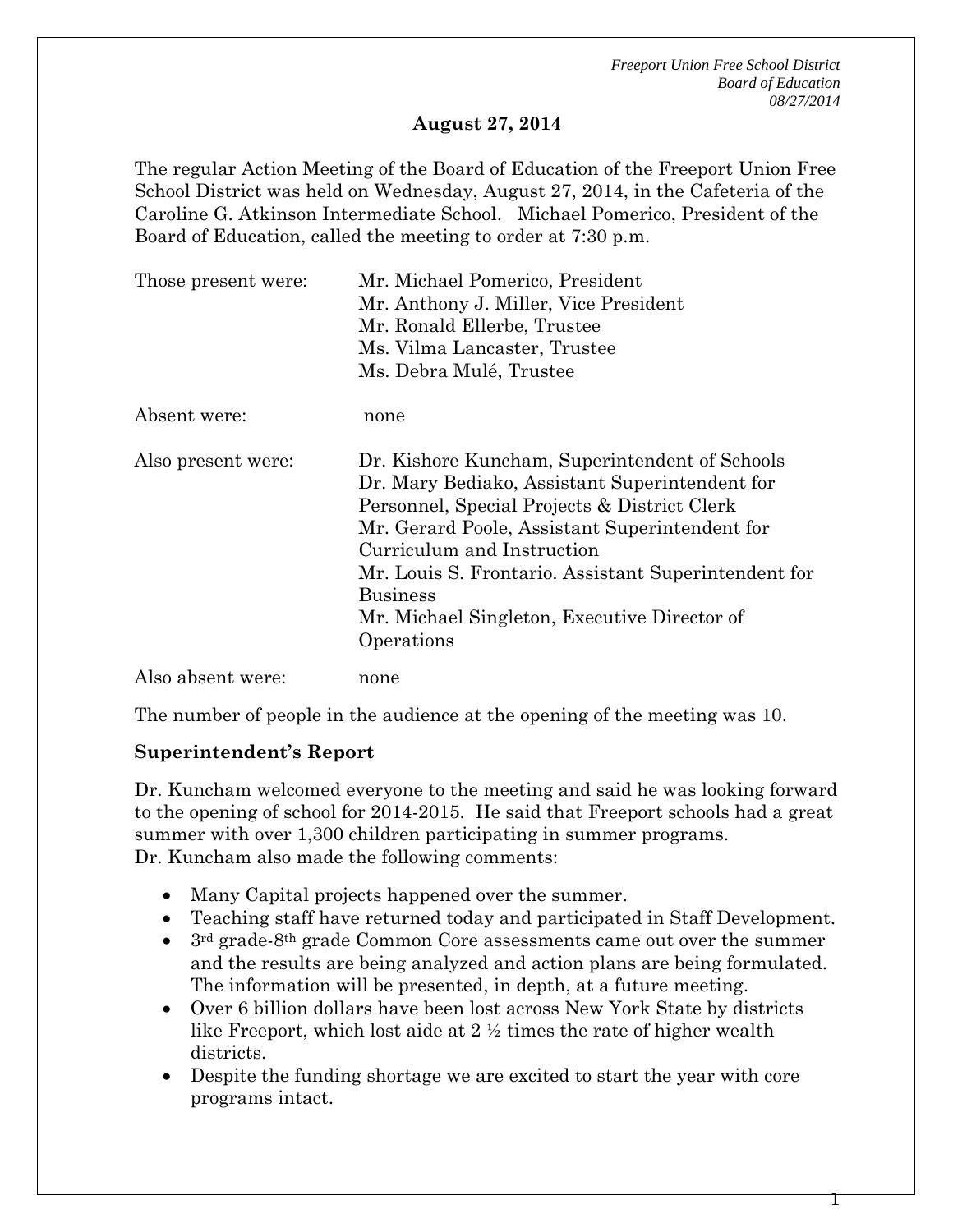The Board accepted the Safety/Security Committee minutes and the Policy Committee minutes.

### **Questions from the Public**

The public was given the opportunity to address the Board of Education. Each speaker was allowed to address the Board for four minutes on the Agenda only. The Board and administration addressed the comments from the public.

### **Items for Action**

On a motion by Mr. Ellerbe and a second by Ms. Mulé the following items were approved on a Consent Agenda. The vote was unanimous, Ellerbe, Lancaster, Miller, Mulé and Pomerico.

### **Acceptance of the Minutes**

**BE IT RESOLVED** that the Board of Education of the Freeport Union Free School District hereby accepts the minutes of the following meetings as written:

August 11, 2014.

#### **Change of Status**

**BE IT RESOLVED,** that the Board of Education of the Freeport Union Free School District hereby approves the following change of status as listed below:

**Laura Goldman**, part-time Teaching Assistant, effective September 1, 2014, change of status to full-time Teaching Assistant with anticipated tenure on September 1, 2017, annual salary \$20,432. Assignment: Archer.

**Marianna Hernandez,** part-time Teaching Assistant, effective September 1, 2014, change of status to full-time Teaching Assistant with anticipated tenure on September 1, 2017, annual salary \$28,204. Assignment: Giblyn.

**Denise Stafutti,** part-time Teaching Assistant, effective September 1, 2014, change of status to full-time Teaching Assistant with anticipated tenure on September 1, 2017, annual salary \$20,372. Assignment: Giblyn.

**Maria Mercadante,** part-time Teaching Assistant, effective September 1, 2014, change of status to full-time Teaching Assistant with anticipated tenure on September 1, 2017, annual salary \$21,113. Assignment: New Visions.

**Laura Jannetto**, part-time Teaching Assistant, effective September 1, 2014, change of status to full-time Teaching Assistant with anticipated tenure on September 1, 2017, annual salary \$22,637. Assignment: Bayview.

### **Termination of Staff**

**BE IT RESOLVED** that the Board of Education of the Freeport Union Free School District hereby terminates the services of probationary teacher, **Daniel Wittich**, effective September 27, 2014, pursuant to Section 3031 of the Education Law of the State of New York.

2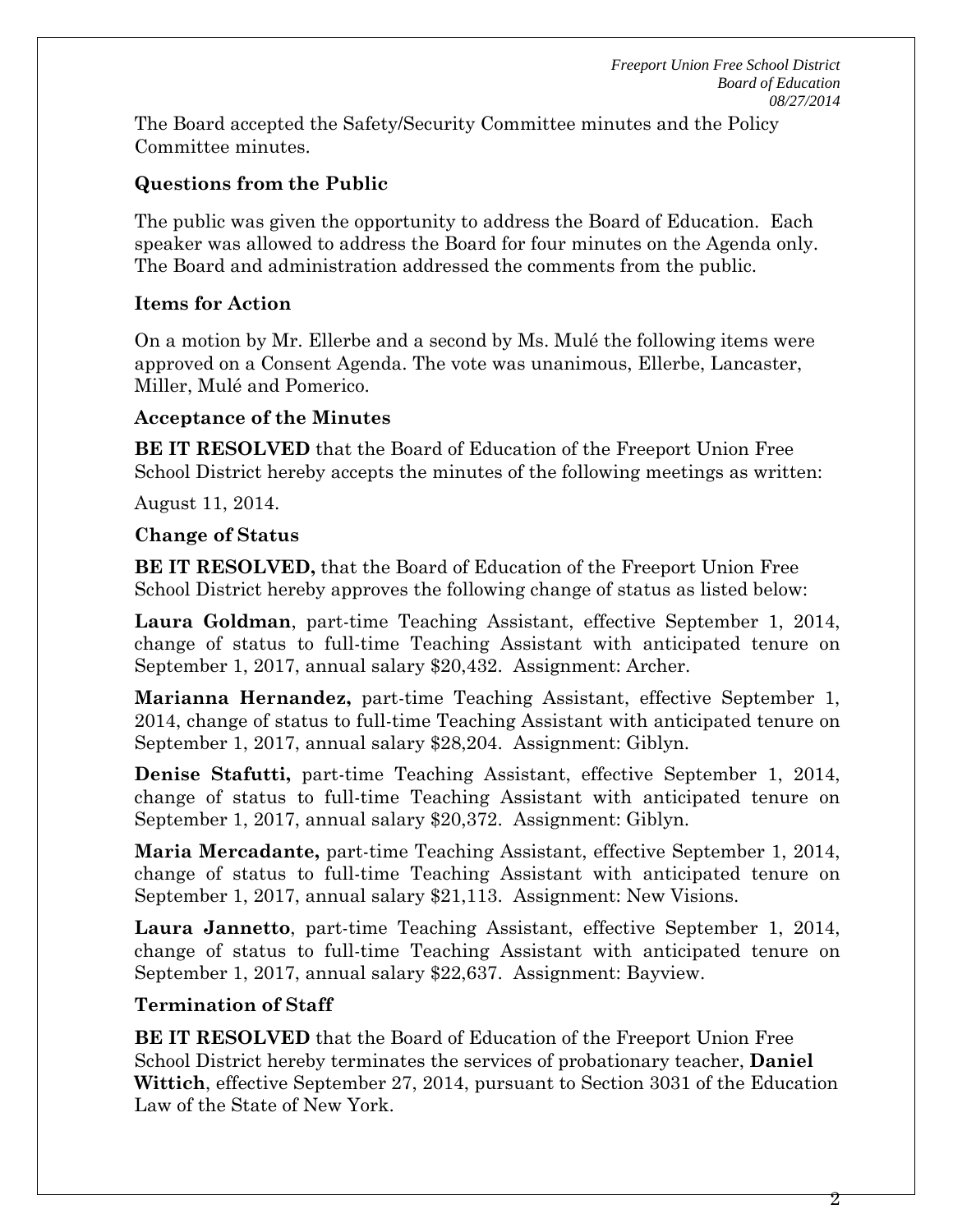# **Resignation of Staff**

**BE IT RESOLVED**, that the Board of Education of the Freeport Union Free School District hereby accepts the letter(s) of resignation from the following staff member(s) as listed below:

**Wendy Garcia**, full-time Teachers Aide, effective August 31, 2014, to accept another position in the District.

**Jessica Rathbun**, full-time Teaching Assistant, effective August 17, 2014, for personal reasons.

**Eileen Carter,** full-time Teaching Assistant, effective August 19, 2014, for personal reasons.

**Christina Estevez,** part-time Teaching Assistant, effective August 26, 2014, for personal reasons.

**Vanryck Ross,** Security Aide, effective September 2, 2014, for personal reasons.

**Cecile Mills,** full-time Teaching Assistant, effective August 26, 2014, for personal reasons.

# **Appointment of Instructional Staff - Probationary**

**Michael D'Ambrosio**, full-time Teaching Assistant (replacing M. Fritz, resigned), effective September 1, 2014 with an anticipated tenure date of September 1, 2017. Compensation will be according to the FTAA Contract at \$18,713. Assignment: Archer.

**Courtney Gross,** full-time Teaching Assistant (replacing M. Brown, resigned), effective September 1, 2014 with an anticipated tenure date of September 1, 2017. Compensation will be according to the FTAA Contract at \$19,713. Assignment: Giblyn.

**Jacqueline Donnelly,** Science Teacher, (replacing K. Hamilton, resigned) effective September 1, 2014 with an anticipated tenure date of September 1, 2017. Compensation will be on step 1-2A on the U5D Schedule at \$63,776. Assignment: FHS.

**Adriana Cagno,** full-time Teaching Assistant (replacing J. Rathbun, resigned), effective September 1, 2014 with an anticipated tenure date of September 1, 2017. Compensation will be according to the FTAA Contract at \$19,713. Assignment: Giblyn.

**Lindsey Fisher**, full-time Teaching Assistant (replacing E. Carter, retired), effective September 1, 2014 with an anticipated tenure date of September 1, 2017. Compensation will be according to the FTAA Contract at \$19,713. Assignment: Giblyn.

**Kathleen Vermaelen,** Music Teacher, (replacing J. Stalzer, retired) effective September 1, 2014 with an anticipated tenure date of September 1, 2017. Compensation will be on step 1-2A on the U5D Schedule at \$63,776. Assignment: Dodd.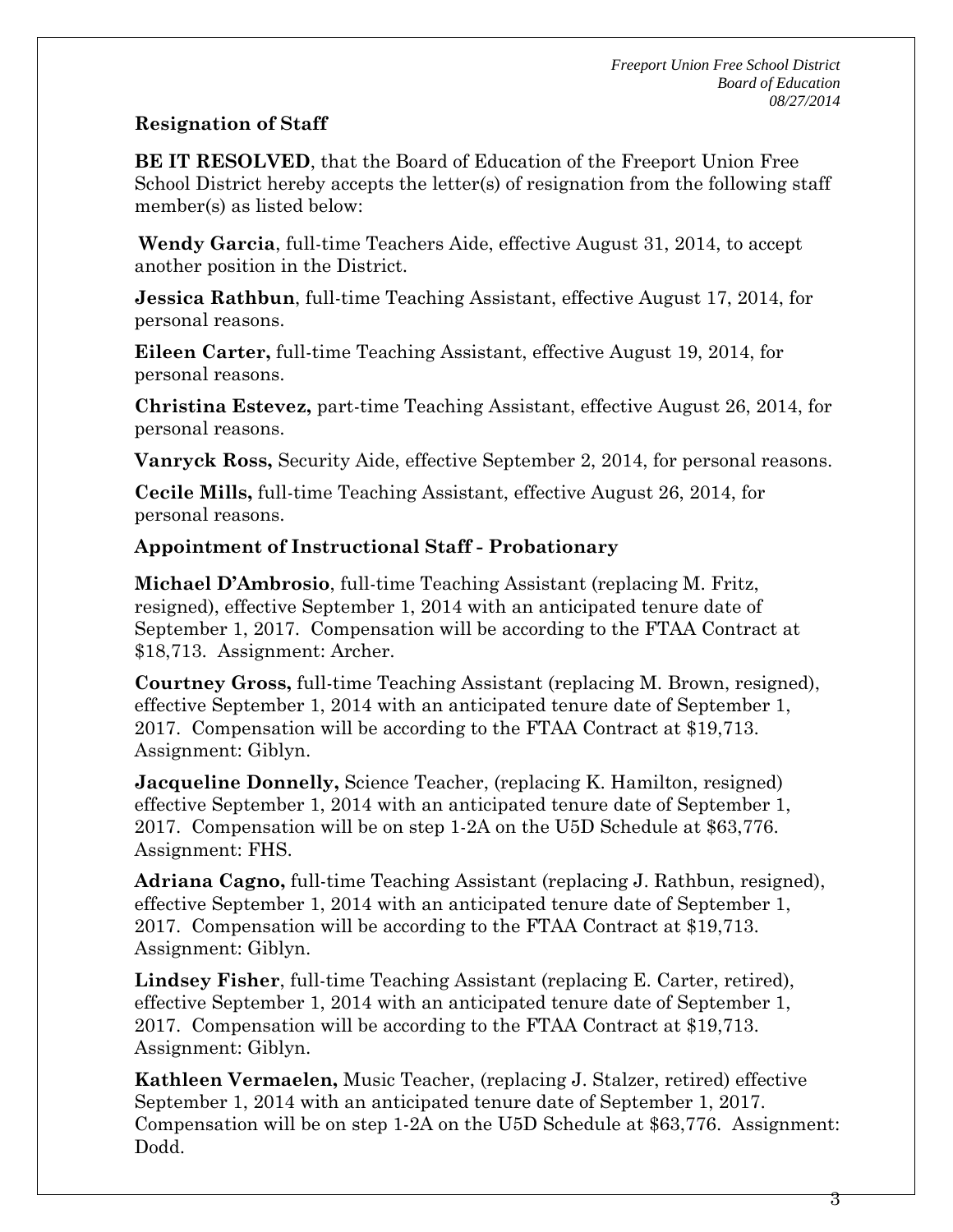### **Appointment of Staff – Temporary**

**Sophia Gutierrez**, part-time Teaching Assistant (replacing M. Mercandante, change), effective September 1, 2014. Compensation will be according to the FTAA Contract at \$12,550. Assignment: New Visions.

**Stephanie Lett,** part-time Teaching Assistant (replacing L. Goldman, change), effective September 1, 2014. Compensation will be according to the FTAA Contract at \$12,550. Assignment: Archer.

### **Appointment of Staff-Non-Instructional**

**Wendy Garcia**, Typist Clerk (10 Month), (replacing D. Shanley, resigned), a probationary appointment effective September 1, 2014 for a period of 26 weeks upon Civil Service approval. Compensation for this position shall be according to the Clerical Salary Schedule at \$30,975. Assignment: Bayview.

**Maureen Candella-Kass**, Teacher Aide, (replacing E. Accommondo, retired), a probationary appointment effective September 1, 2014 for a period of 26 weeks upon Civil Service approval. Compensation for this position shall be according to the FTAA Contract at \$18,236. Assignment: Dodd.

**Miluzka Correa,** Teacher Aide, (replacing J. Rogers, retired), a probationary appointment effective September 1, 2014 for a period of 26 weeks upon Civil Service approval. Compensation for this position shall be according to the FTAA Contract at \$18,236. Assignment: Archer.

## **Appointment of Supervisory Staff**

**BE IT RESOLVED,** that the Board of Education of the Freeport Union Free School District, upon the recommendation of the Superintendent, hereby appoints the following individuals as Supervisors for 2014-2015 School Year:

| Colleen Morgan-Reid        | 8 <sup>th</sup> Gr. Team Leader | Dodd | \$3,338 |
|----------------------------|---------------------------------|------|---------|
| Matthew Hnis               | 8 <sup>th</sup> Gr. Team Leader | Dodd | \$3,338 |
| Ronald Grinnell            | 8 <sup>th</sup> Gr. Team Leader | Dodd | \$3,338 |
| Desiree Zamot              | 8 <sup>th</sup> Gr. Team Leader | Dodd | \$3,338 |
| Georgia Plakas (Lambrinos) | 8 <sup>th</sup> Gr. Team Leader | Dodd | \$3,338 |

## **CSE/CPSE Minutes**

**BE IT RESOLVED,** that the Board of Education of the Freeport Union Free School District hereby accepts the minutes of the meetings of the Committee on Special Education and the Committee on Preschool Special Education for the following dates:

May 5, 6, 7, 9, 13, 15, 16, 19, 20, 21, 23, 28, 29, 2014; June 2, 3, 4, 5, 6, 9, 10, 11, 12, 16, 17, 19, 23, 26, 2014; July, 9, 10, 14, 15, 17, 18, 25, 29, 31, 2014; August 1, 5, 7, 12, 2014.

4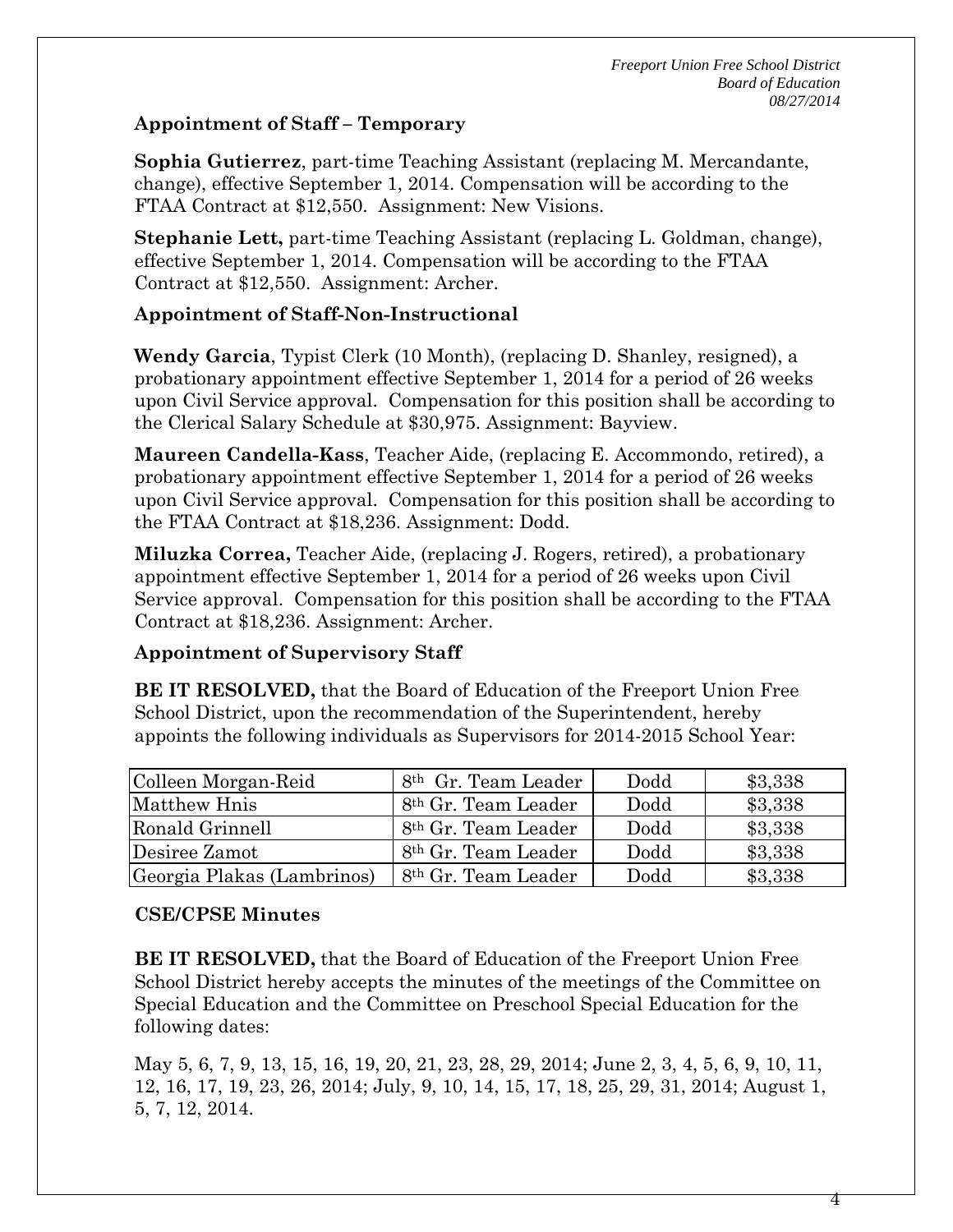## **Other Items for Action**

On a motion by Ms. Mulé and a second by Mr. Ellerbe the following item was approved.

# **Budget Transfer – General Fund – FYE June 30, 2014**

**BE IT RESOLVED,** that the Board of Education of the Freeport Union Free School District hereby approves the attached Budget Transfer within the General Fund for fiscal year ending June 30, 2014.

The vote was unanimous, Ellerbe, Lancaster, Miller, Mulé and Pomerico.

On a motion by Mr. Miller and a second by Ms. Lancaster the following item was approved:

## **Acceptance of a Donation**

**BE IT RESOLVED**, that the Board of education of the Freeport Union Free School District hereby accepts the donation of a spinet Kranich and Bach piano. This piano is being given to the Department of the Arts by Patricia Cacace, Director of Food and Nutrition. The value of this piano is approximately \$1,000, is greatly appreciated and will be put to good use.

The vote was unanimous, Ellerbe, Lancaster, Miller, Mulé and Pomerico.

On a motion by Ms. Lancaster and a second by Mr. Miller the following item was approved:

## **Approval of Consultants**

**BE IT RESOLVED,** that the Board of Education hereby approve the agreement between the following consultant(s) and the Freeport Union Free School District, as per the following list for; and

**BE IT FURTHER RESOLVED**, that the Board of Education authorizes the Superintendent (or his designee) to execute said agreements on its behalf.

| Consultant    | <b>Schools</b> | <b>Services Provided</b>        | Total    | Funding       |
|---------------|----------------|---------------------------------|----------|---------------|
|               |                |                                 | $\cos t$ | <b>Source</b> |
| Developmental | Archer,        | Evaluation<br>of<br>program's   | \$40,000 | 21st          |
| Systems, Inc. | Bayview,       | strengths and areas needing     |          | Century       |
| Dr. Margareth | Giblyn,        | additional<br>development<br>to |          | Grant         |
| Lafontant     | NV.            | ensure successful completion of |          |               |
|               | Atkinson,      | Annual Performance<br>on-line   |          |               |
|               | Dodd,          | Report                          |          |               |
|               | <b>FHS</b>     |                                 |          |               |

 $5\overline{ }$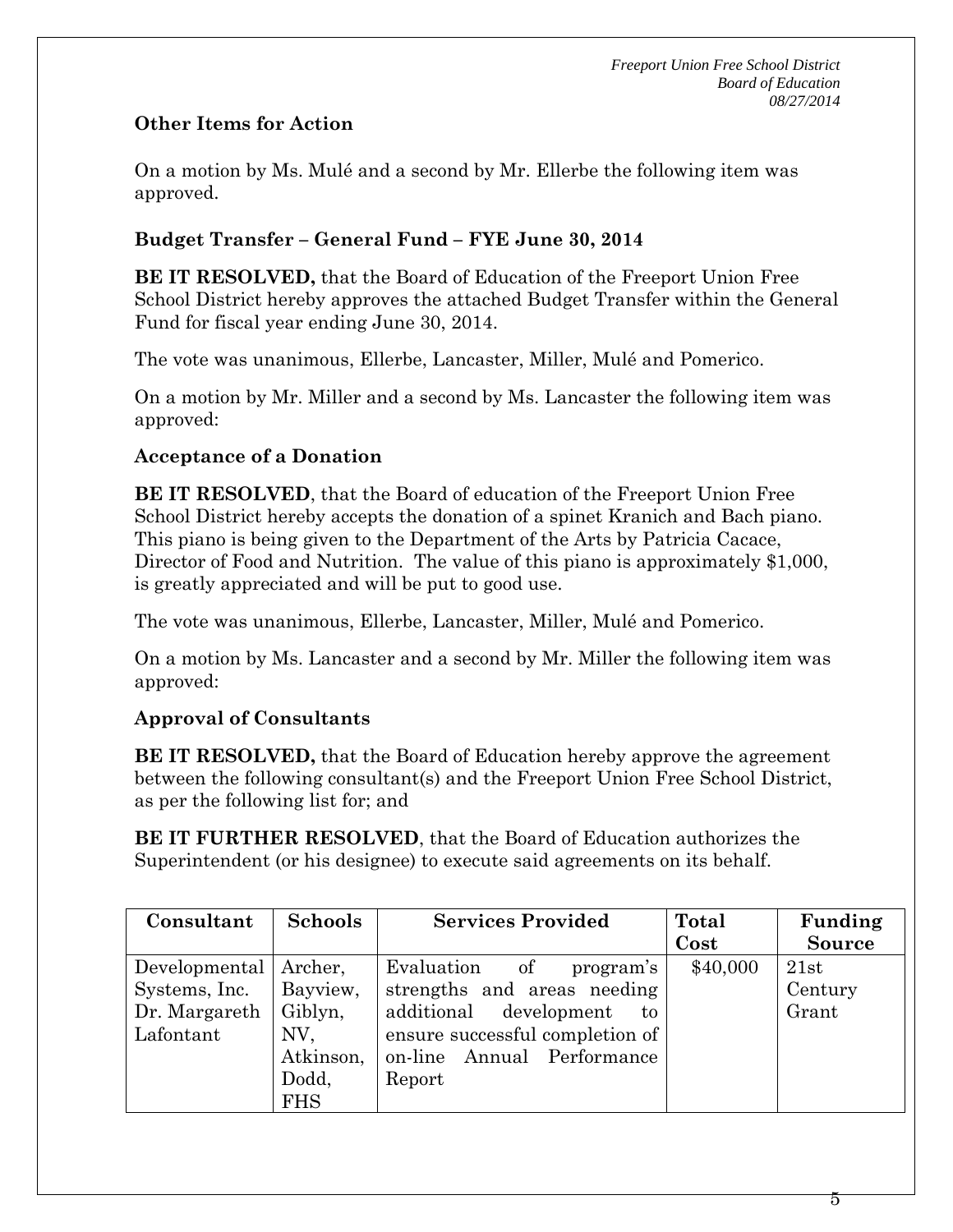|                                                  | <b>Freeport Union Free School District</b><br><b>Board of Education</b><br>08/27/2014 |                                                                                                                                                                                                                                                   |          |                                   |
|--------------------------------------------------|---------------------------------------------------------------------------------------|---------------------------------------------------------------------------------------------------------------------------------------------------------------------------------------------------------------------------------------------------|----------|-----------------------------------|
| Cradle of<br>Aviation<br>Museum                  | Dodd<br>Middle<br>School,<br>Freeport<br>H.S.<br>Grades 7-<br>10                      | Year 2-Museum In A Box-<br>Outreach visits, Discovery Day<br>at Cradle of Aviation, and<br>After-school Assembly brings<br>hands-on minds-on project<br>based activities to schools.                                                              | \$19,200 | 21st<br>Century<br>Grant          |
| Premier Gym                                      | Dodd,<br><b>FHS</b>                                                                   | Use of gymnastics facility and<br>work with trained<br>choreographer for ten session,<br>$2\frac{1}{2}$ hours each.                                                                                                                               | \$2,070  | 21 <sup>st</sup> Century<br>Grant |
| Adelphi<br>University                            | District-<br>wide                                                                     | Conduct formative and<br>summative grant evaluations,<br>prepare and provide quarterly<br>reports, professional<br>development for teachers.<br>Focus: Data collection,<br>technology, best practices,<br>Attend meetings with FUSD as<br>needed. | \$32,975 | Carol White<br>PEP grant          |
| International<br>Association for<br>Human Values | District-<br>wide                                                                     | Provide Art of Living teachers<br>to facilitate the YES<br>curriculum to all students K-<br>12, with an emphasis on 7-12.                                                                                                                         | \$30,000 | Carol White<br>PEP grant          |
|                                                  |                                                                                       | Provide teacher training,<br>professional development, and<br>mentoring for staff.                                                                                                                                                                | \$8,000  | 21 <sup>st</sup> Century<br>Grant |
| Peter Cody                                       | District-<br>wide                                                                     | Assistant PEP Director to<br>carry out and accomplish tasks<br>needed to meet all objectives of<br>grant for the duration of the<br>school year.                                                                                                  | \$34,500 | Carol White<br>PEP grant          |
| Spark<br>Program                                 | Dodd,<br><b>FHS</b>                                                                   | Two full day training<br>programs.                                                                                                                                                                                                                | \$6,998  | Carol White<br>PEP grant          |
| Ryan Fisk                                        | District-<br>wide                                                                     | Provide 4 hours of I-pad and<br>technology training for the<br>physical education teachers.                                                                                                                                                       | \$450    | Carol White<br>grant              |
| Raphael<br>Francois                              | Archer                                                                                | Provide twenty hours of Zumba<br>instruction for our students                                                                                                                                                                                     | \$1,200  | Carol White<br>grant              |
| Robert<br>Dellamore                              | District-<br>wide                                                                     | Healthy food cooking<br>demonstrations<br>Four student assemblies and<br>five parent workshops.                                                                                                                                                   | \$7,000  | Carol White<br>grant              |

6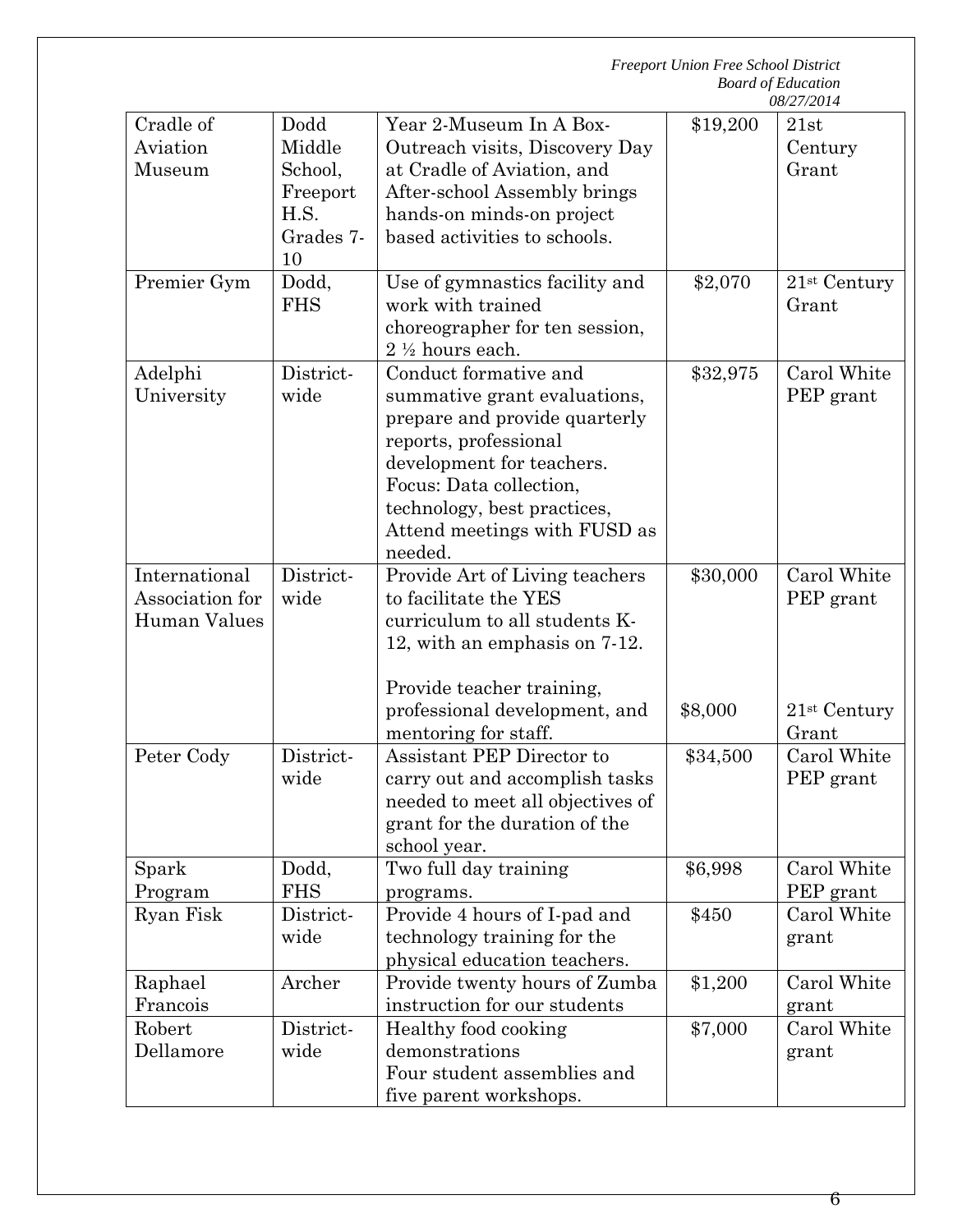*Freeport Union Free School District Board of Education*

|                               |                   |                                                                                                                                                                                                                |          | 08/27/2014      |
|-------------------------------|-------------------|----------------------------------------------------------------------------------------------------------------------------------------------------------------------------------------------------------------|----------|-----------------|
| PC University<br>Distributors | <b>FHS</b>        | One day of PD on the 3D printer<br>introduction<br>3D<br>cover<br>to<br>to<br>printing concepts, design theories,<br>3D printing as an educational tool<br>with hands-on design and project<br>based learning. | \$900    | General<br>Fund |
| <b>NYSUT</b>                  | District-<br>wide | 2 days of APPR Recertification<br>Training                                                                                                                                                                     | \$2500   | General<br>Fund |
| Cindy<br>McGuire,<br>Adelphi  | District-<br>wide | STEAM<br>for<br>training<br>art<br>teachers to integrate Science,<br>Technology, Engineering and<br>Math into the arts curriculum.                                                                             | \$1300   | General<br>Fund |
| Patricia Belfi                | Atkinson          | Work with teachers of all levels of<br>and<br>knowledge<br>experience<br>through literacy coaching to help<br>$5^{\text{th}}$ and $6^{\text{th}}$<br>improve<br>grade<br>performance in ELA and Math.          | \$12,000 | Title II        |
| iTutor                        | <b>FHS</b>        | One-on-one online tutoring for<br>selected P-Tech students, as<br>needed, for Math and Science.                                                                                                                | \$5,376  | P-Tech<br>Grant |

The vote was unanimous, Ellerbe, Lancaster, Miller, Mulé and Pomerico.

On a motion by Mr. Ellerbe and a second by Ms. Mulé the following item was approved:

### **Acceptance of the First Reading of the Board of Education Revised Policies**

**BE IT RESOLVED,** that the Board of Education of the Freeport Union Free School District, that as a first reading, hereby acknowledges the receipt of and has had the opportunity to review the Revised Board of Education following Policies;

1332, 1335, 1337, 1520, 1530, 1540, 3110, 3120, 3211, 3280, 3282, 3410, 3420, 5110, 5120, 5410, 5411, 5412, 5510, 5570, 5572, 5630, 5640, 5660, 5672, 5683, 5720, 5750, 6120, 6121, 6130, 6170, 6220, 6470, 6471, 6510, 6551, 6572, 7110, 7210, 7212, 7220, 7221, 7240, 7243, 7313, 7316, 7320, 7330, 7420, 7512, 7513, 7522, 7551, 7560, 7617, 7631, 7632, 7640, 7660, 7670, 8242, 8450

The vote was unanimous, Ellerbe, Lancaster, Miller, Mulé and Pomerico.

On a motion by Ms. Mulé and a second by Mr. Ellerbe the following item was approved:

## **Re-certification of Lead Principal Evaluators**

**BE IT RESOLVED,** that Dr. Kishore Kuncham, Dr. Mary Bediako and Mr. Gerard Poole are hereby certified as a Qualified Lead Evaluators of Building Principals having successfully completed the training requirements prescribed in 8 NYCRR §30-2.9(b), including: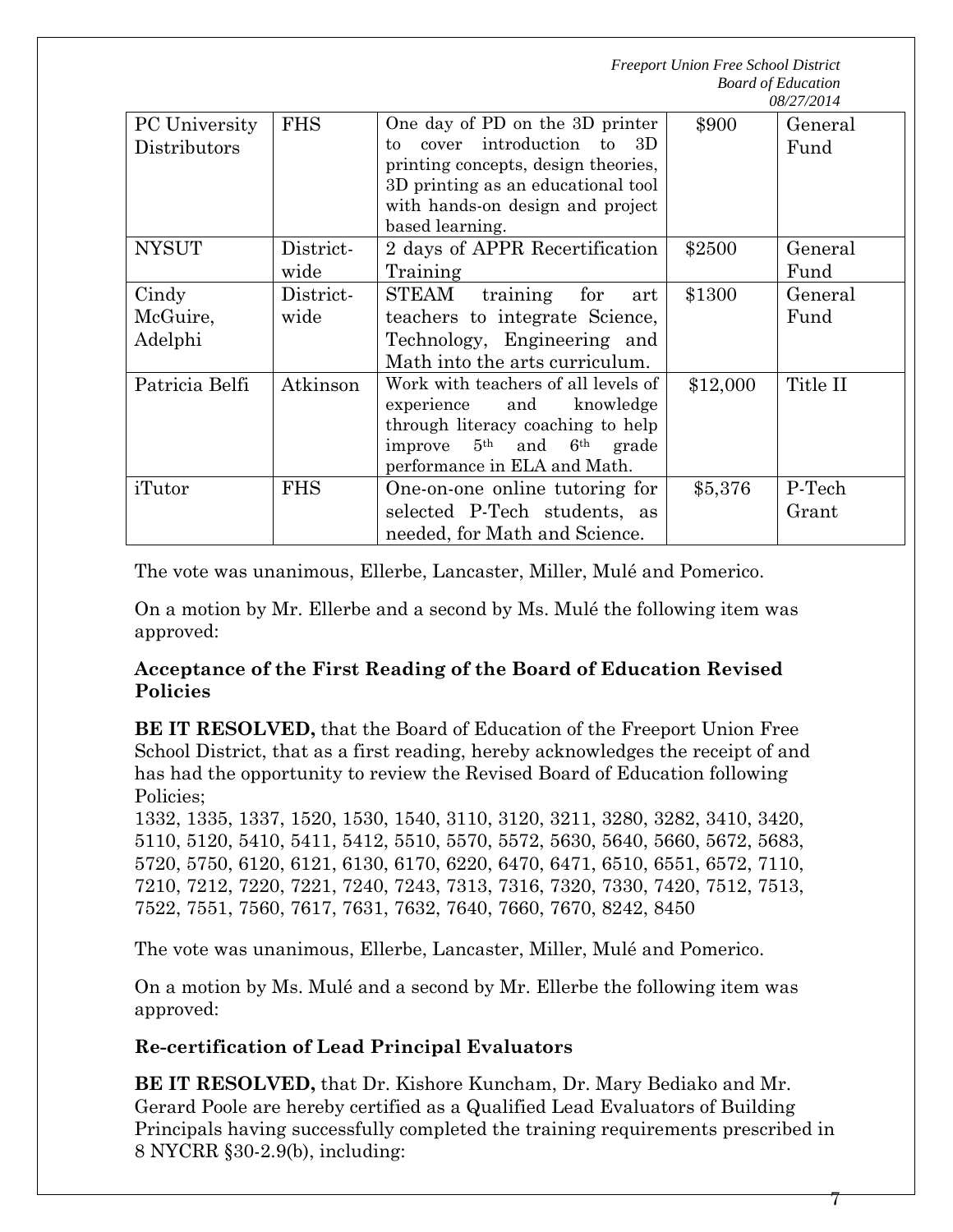- (1) The New York State Teaching Standards, and their related elements and performance indicators/the Leadership Standards and their related functions;
- (2) Evidence-based observation techniques that are grounded in research;
- (3) Application and use of the student growth percentile model and the value-added growth model as defined in 8 NYCRR §30-2.2;
- (4) Application and use of the State-approved principal rubric selected by the Freeport School District for use in the evaluations of Building Principals, including training on the effective application of such rubrics to observe a Building Principal's practice;
- (5) Application and use of the assessment tools that the Freeport School District utilizes to evaluate its Building Principals, including, but not limited to, Marshall Rubrics (structured portfolio reviews; professional growth goals; building principal improvement goals, etc.);
- (6) Application and use of the State-approved locally selected measures of student achievement used by the Freeport School District to evaluate its principals;
- (7) The scoring methodology utilized by the Department and the Freeport School District to evaluate a Building Principal under 8 NYCRR Subpart 30-2 including:
- (a) How scores are generated for each subcomponent and the composite effectiveness score of Building Principals, and
- (b) Application and use of the scoring ranges prescribed by the Commissioner for the four designated rating categories used for the overall rating of Building Principals and their subcomponent ratings; and
- (8) Specific considerations in evaluating Building Principals of English language learners and students with disabilities.

This certification has been issued in accordance with the process for certifying lead evaluators described in the Freeport School District's annual professional performance review plan.

The vote was unanimous, Ellerbe, Lancaster, Miller, Mulé and Pomerico.

On a motion by Mr. Miller and a second by Ms. Lancaster the following item was approved:

## **Re-certification of Lead Evaluators/Evaluators of Teachers**

**BE IT RESOLVED,** that the attached named administrators are hereby certified as a Qualified Lead Evaluators/Evaluators of Teachers having successfully completed the training requirements prescribed in 8 NYCRR §30- 2.9(b), including:

- 1. New York State Teaching Standards and their related elements performance indicators
- 2. Evidence-based observation techniques that are grounded in research
- 3. Application and use of Student Growth Percentile and Value Added Growth Model data
- 4. Application and use of the State-approved teacher rubrics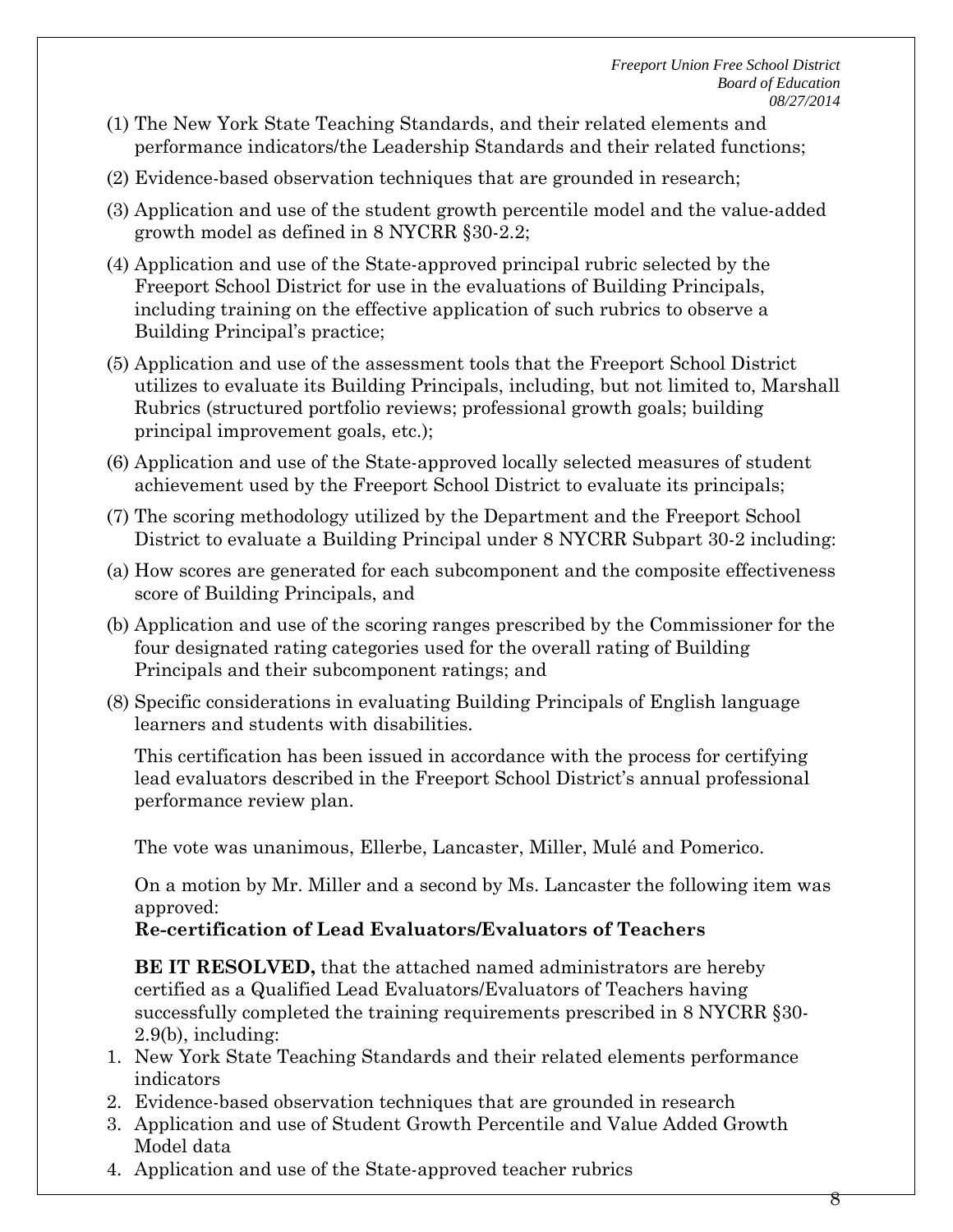*Freeport Union Free School District Board of Education 08/27/2014*

- 5. Application and sue of any assessments tools used to evaluate teachers
- 6. Application and use of State-approved locally selected measures of student achievement (NWEA)
- 7. Use of Statewide Instructional Reporting System
- 8. Scoring methodology used to evaluate teachers
- 9. Specific considerations in evaluating teachers of ELLS and students and disabilities
- 10.Training methodology to ensure inter-rating reliability

This certification has been issued in accordance with the process for certifying lead evaluators/evaluators described in the Freeport School District's annual professional performance review plan.

#### QUALIFIED LEAD EVALUATORS/EVALUATORS OF TEACHERS

Paulette Acquavito Danielle Ballard Mary Bediako Jonathan Bloom Gisselle Campbell-Ham Linda Carter Renee Crump-Dedmon Susan DeLuca Michael Fee Mary Garguilo Sue Greca Wendy Haise Stalina Hernandez Nelson Holland Anne-Marie Hudley Simmons Alice Kane Paula Lein Johane Ligonde Pamela Maltese Joseph Mille Amanda Muldowney Clorinda Pawlak Vincent Pereira Gerard Poole Alma Rocha Nancy Schempp Glenn Stewart Consuela Velez Estelle Weiss Odette Wills

The vote was unanimous, Ellerbe, Lancaster, Miller, Mulé and Pomerico.

### **Questions from the Public**

The public was given the opportunity to address the Board of Education. Each speaker was allowed to address the Board for four minutes on any topic.

### **Executive Session**

At 8:10 p.m. Mr. Ellerbe moved to adjourn to executive session for one matter of negotiations.

The motion was seconded by Ms. Mulé and passed unanimously.

The vote was: Ellerbe, Lancaster, Miller, Mulé and Pomerico.

At 9:00 p.m., on a motion by Ms. Lancaster and a second by Mr. Miller the Board returned to open session. The motion carried unanimously.

The vote was; Ellerbe, Lancaster, Miller, Mulé and Pomerico.